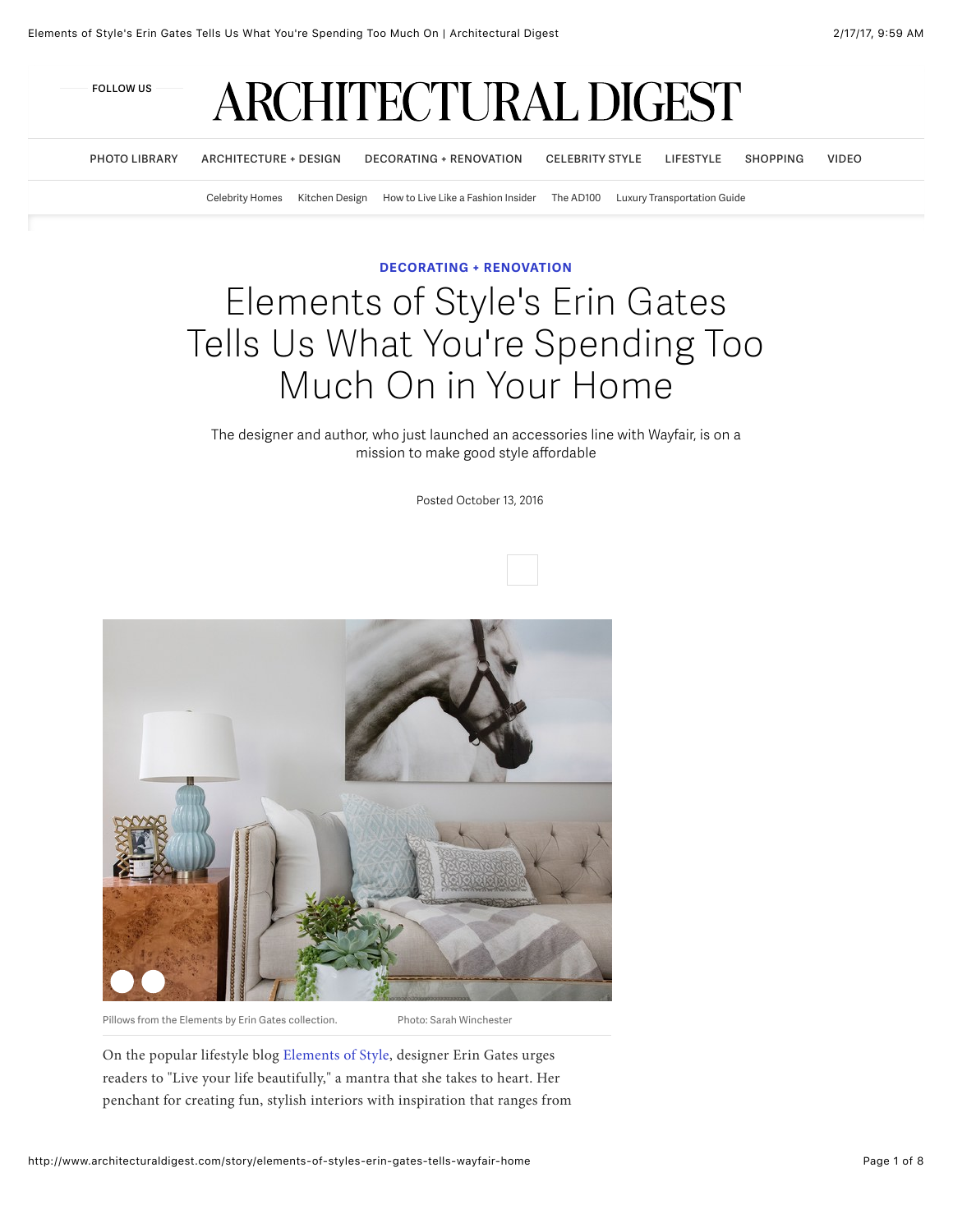RELATED STORIES



rent fashion trends has earned her a devoted following and



How to Wintefing in keeping with her mission to make a banstylen sheatnests accessible to all. In the spirit of Gates's democratic approach to design, *AD* caught up with her to discuss seasonal decor, investment pieces, and where you're spending way too much in your home. Space Design One of Our New Favorite Bedding Lines



[How to Decorate with Color like](http://www.architecturaldigest.com/story/decorate-with-color-jonathan-adler) Jonathan Adler



Designer and author Erin Gates Photo: Joyelle West

*Architectural Digest: Architectural Digest:* Can you tell us a little more about your collection?

Erin Gates: I was approached to do this collection a year ago and knew immediately what I wanted to do: make classic but modern accessories at a price point that was accessible. I'd heard time and time again from readers of my blog that they wanted accents like those I show in the custom designs I do for clients, but at a nondesigner price. Something simple, like a velvet pillow with Greek key trim, was actually very hard to find under \$100, even though it's such a simple, timeless classic. And sometimes with lower price points come subpar design details. I made sure my pillows had down fill and cool accents like faux-leather piping and the lamps had great weight and even tassel accents that really make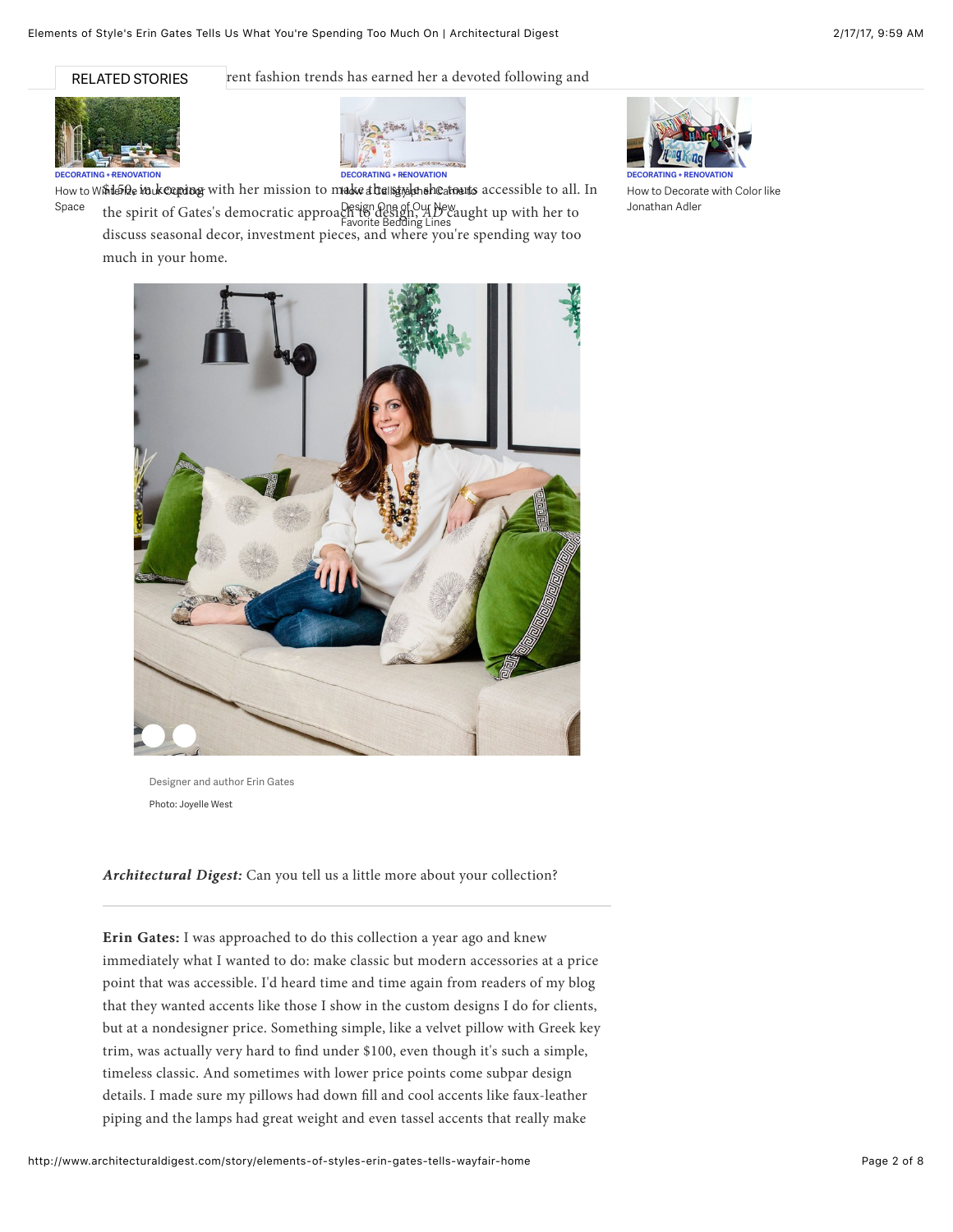them special. Spending less should not necessarily have to yield less; you can get a lot of bang for your buck with this collection.

*AD:* Why did you decide to work with Wayfair and AllModern?

EG: They have a huge presence on the Web, which is how most people do their shopping these days, including myself. And they have a client base that shops in the price point that my products are in, so it seemed like a natural fit. It doesn't hurt that they are also based in my hometown of Boston!

*AD*: What void in the home marketplace are you trying to fill?

EG: I think too much product out there caters to super-trendy styles, which to me signifies disposable goods. I would prefer to put out items that really have staying power and a bit more of a traditional (but not stuffy) sensibility to them. Classic but modern and beautiful.

*AD:* What's one item people spend way too much on?

EG: Probably bedding. Super-high-thread-count sheets and duvets that cost a fortune aren't the best use of money if you don't have an unlimited budget. You can get great bedding at modest prices and find a local embroiderer to add a custom monogram to them for a reasonable price to create a high-end look. I know with dogs and a baby, I have to buy bedding so often that I never buy fancy stuff.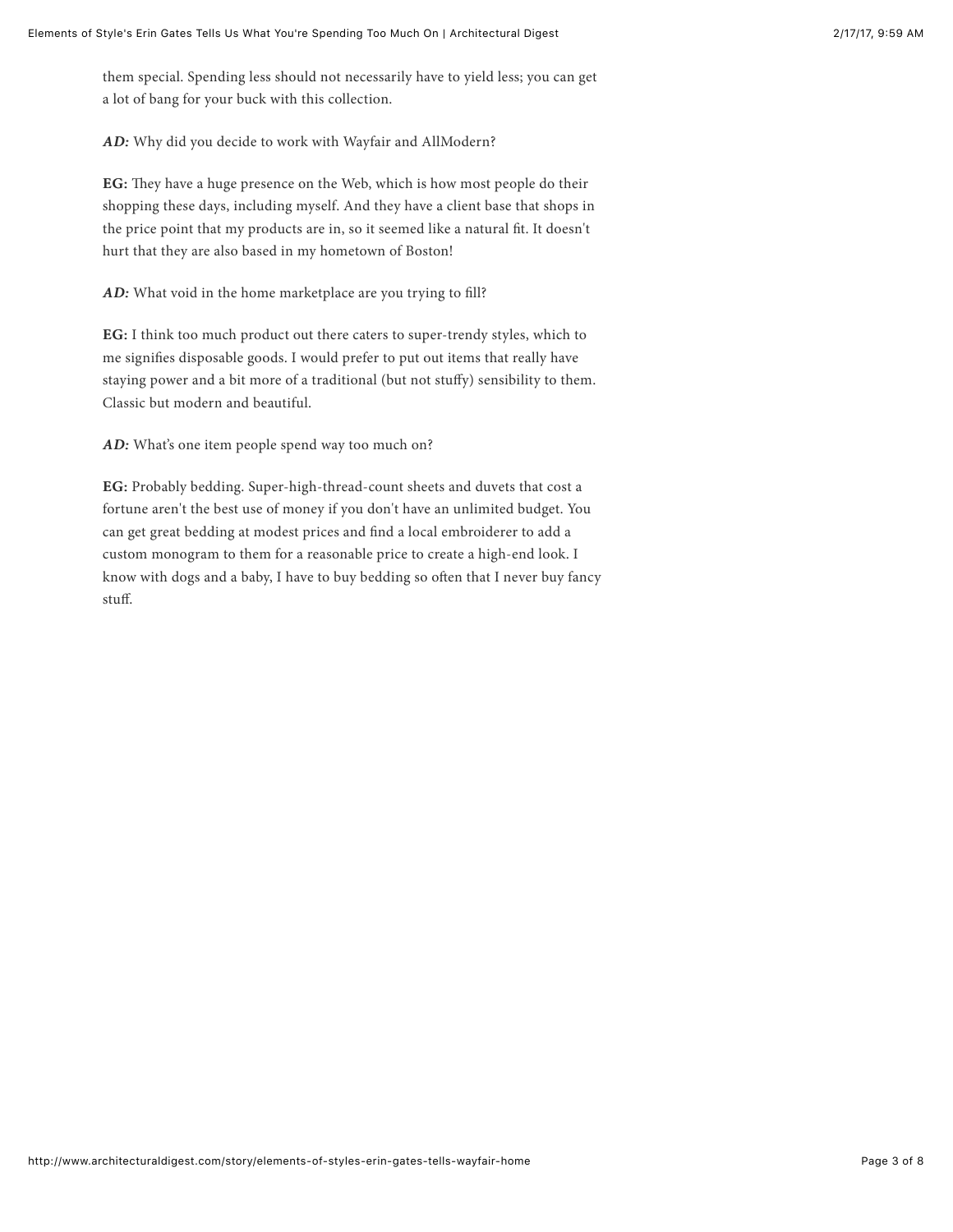

The line includes pillows, throws, and home fragrances. Photo: Sarah Winchester

AD: What's one item worth investing in?

EG: If you're in a home you plan to stay in for a while, custom window treatments make a huge difference to the finish level of the home; they also function so much better. Otherwise, I always push clients to spend well on the big-ticket items that should last a very long time: sofas, beds, and dining tables.

*AD:* How do you recommend selecting furniture that will last?

EG: When it comes to upholstery, pay attention to the construction, fill, and fabric content of the pieces. Where are they made? Will the fabric stretch, pucker, or pill easily? If you can touch and feel the item in person before purchasing, make every effort to do so, since upholstered goods should also be comfortable, not just pretty. For other items, just do your research on materials and construction as well. Natural materials, [handmade goods](http://www.architecturaldigest.com/gallery/handmade-goods-around-the-world-slideshow/all), and solid wood construction are all signifiers of a well-made product.

*AD:* What are some good ways to change up your home's look seasonally without spending too much?

EG: Pillows and throws are easy to swap out and add texture and seasonal color to the home. I love adding in faux-fur accents once the weather gets colder and bolder colors during summer. You also can swap out your rug seasonally for a big change in the look of your room: a warm wool in the winter and jute in the summer.

| <b>Sponsored Stories</b> |              |              | Powered By |  |
|--------------------------|--------------|--------------|------------|--|
|                          |              |              |            |  |
| PIN                      | <b>SHARE</b> | <b>TWEET</b> |            |  |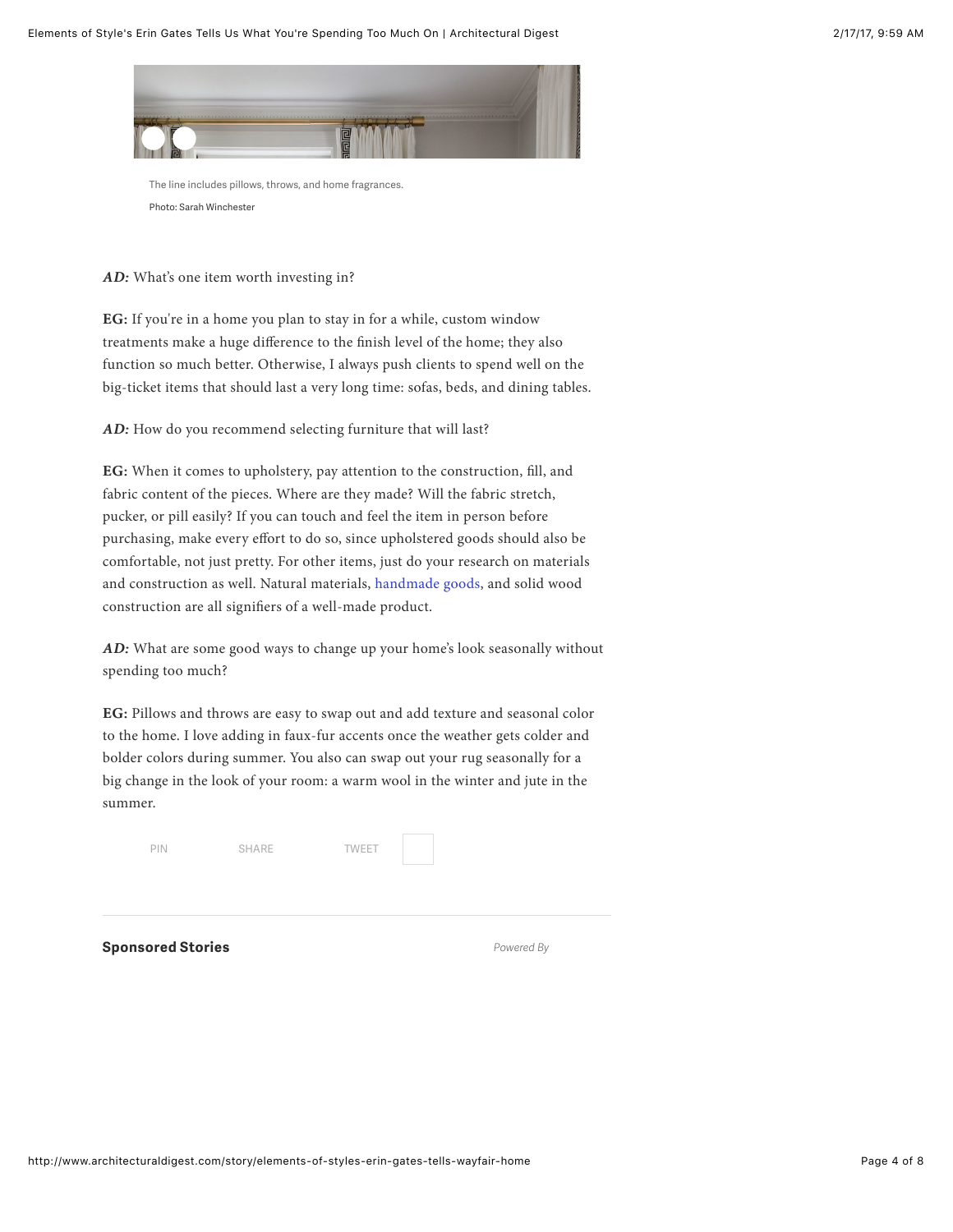

[The Life Insurance Plan That](https://ad.doubleclick.net/ddm/clk/314937986;142814268;v) Grows With Your Baby *Gerber Life Insurance*



[An Apple engineer designed a](http://www.businessinsider.com/this-hoodie-is-so-insanely-popular-you-have-to-wait-months-to-get-it-2013-12) sweatshirt that's disrupting *American Giant On American Giant* American Manufacturing *On Business Insider*



[These Are the Best Luxury](https://apiservices.krxd.net/click_tracker/track?kx_event_uid=K2HIXnb2&kx_catname=Automotive&kx_sub-cat=Automotive_Luxury&kx_typetag=bestluxurycar&clk=https://apiservices.krxd.net/click_tracker/track?kxconfid=qygrk9qlk&kxadvertiserid=Search-GINSU&kxcampaignid=GINSU&kxadid=&kxsiteid=Outbrain&kxplacementid=Ginsu_NA_Automotive&kxcreativeid=&clk=https://search.yahoo.com/yhs/search?hspart=yahoo&hsimp=yhs-g2&p=best+luxury+car&type=bestluxurycar) Cars *Yahoo Search*



Vintage-Lovers Are Going [Crazy Over This New Website](http://discover.ebth.com/content/vintage-lovers-3/?utm_source=outbrain&utm_medium=paid-content&utm_campaign=vintage-lovers-3&utm_term=00e9009fde756c4062334291d122059bb2) *EBTH.com*



[Stock to Crash, Presidential](http://banyanhill.com/exclusives/80-stock-market-crash-to-strike-in-2016-2/?z=451509) Advisor Warns *Banyan Hill Publishing*



[In Times of Fading Optimism](https://global.handelsblatt.com/politics/in-times-of-fading-optimism-707271?ref=MzQ4NDA1&utm_source=outbrain&utm_medium=contentmarketing&utm_campaign=outbrain-US&utm_content=Germans+Are+Content+But+Also+Unreasonably+Worried+&utm_term=00e9009fde756c4062334291d122059bb2) *Handelsblat Global Edition*



10 Things You Didn't Know [About Christina El Moussa](http://www.zergnet.com/i/1365110/34454/0/0/0) *TheList.com*



[The Untold Truth of 'Rehab](http://www.zergnet.com/i/1321958/34454/0/0/0) Addict' *TheList.com*



[The Easy Way to Clean Grease](http://www.zergnet.com/i/1302269/34454/0/0/0) [The Truth About the Property](http://www.zergnet.com/i/1443763/34454/0/0/0) From Kitchen Cabinet Doors *eHow.com*





[The Best Way to Hide an Outlet](http://www.zergnet.com/i/1295562/34454/0/0/0) *eHow.com*



[5 Great Ideas For Your Kitchen](http://www.zergnet.com/i/1359833/34454/0/0/0) Backsplash *eHow.com*

*Powered By Zergnet*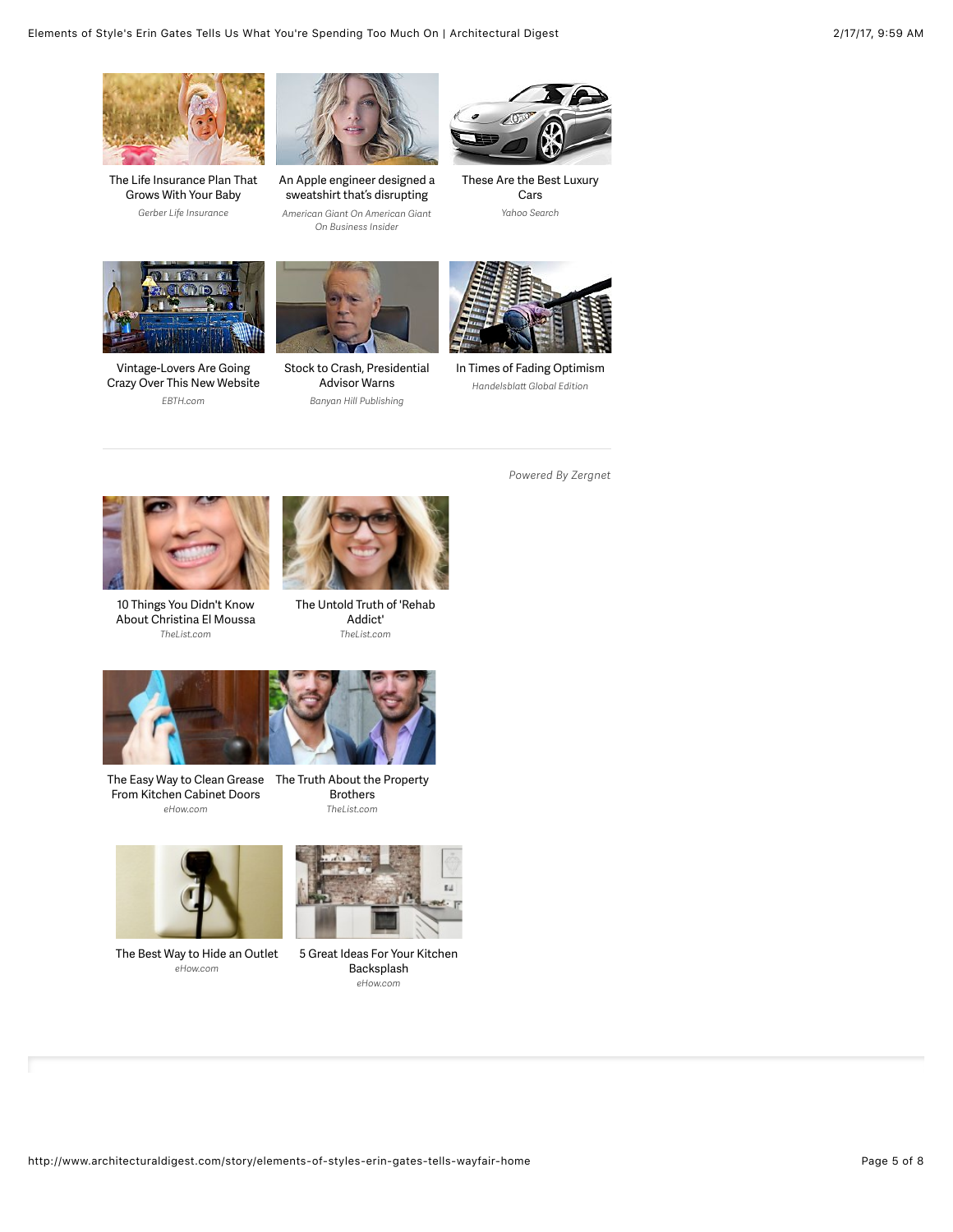# **More on** *AD*



**HOMES + DECOR** [Our Most Popular Rooms in January](http://www.architecturaldigest.com/gallery/most-popular-rooms-january)

**HOMES + DECOR** [11 Pared-Down Examples of](http://www.architecturaldigest.com/gallery/minimalist-design-inspiration) Minimalist Living

**CELEBRITY STYLE**

[Hollywood At Home: John Travolta](http://www.architecturaldigest.com/gallery/john-travolta-kelly-preston-florida-home-slideshow-1999) and Kelly Preston

**CELEBRITY STYLE**

[Gisele Bündchen and Tom Brady's](http://www.architecturaldigest.com/gallery/gisele-bundchen-tom-brady-los-angeles-eco-conscious-home-slideshow) House in Los Angeles

**CELEBRITY STYLE DECORATING + RENOVATION**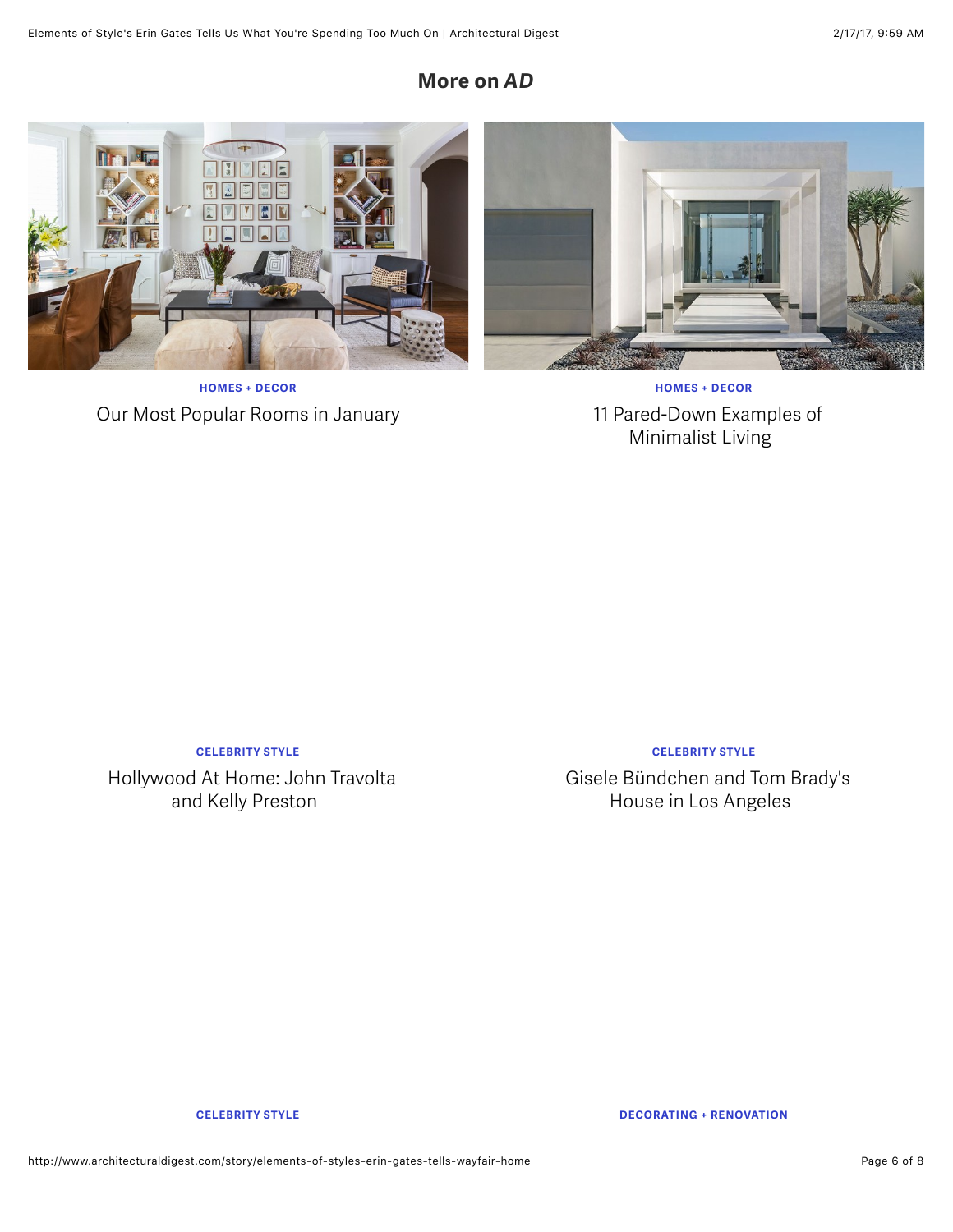[9 Leading Celebrity Art Collectors,](http://www.architecturaldigest.com/gallery/9-leading-celebrity-art-collectors-from-alec-baldwin-to-oprah) from Alec Baldwin to Oprah

[Oriental Rugs, 14 Ways](http://www.architecturaldigest.com/gallery/oriental-rugs-antiques-slideshow1)

**DECORATING + RENOVATION**

[10 Top Designers Show Us Their](http://www.architecturaldigest.com/gallery/interior-designer-living-rooms-slideshow) Living Rooms

**TRAVEL**

[The Most Romantic Restaurants in](http://www.architecturaldigest.com/gallery/most-romantic-restaurants) the World

**CELEBRITY STYLE**

The Closets of Mariah Carey, Ellen [DeGeneres, Brooke Shields, and Other](http://www.architecturaldigest.com/gallery/celebrity-closets-mariah-carey-elton-john-slideshow) **Celebrities** 

**CELEBRITY HOMES**

[Mike D of the Beastie Boys Lives in](http://www.architecturaldigest.com/gallery/mike-d-modern-malibu-house) This Modern Malibu House

**SEE MORE STORIES**